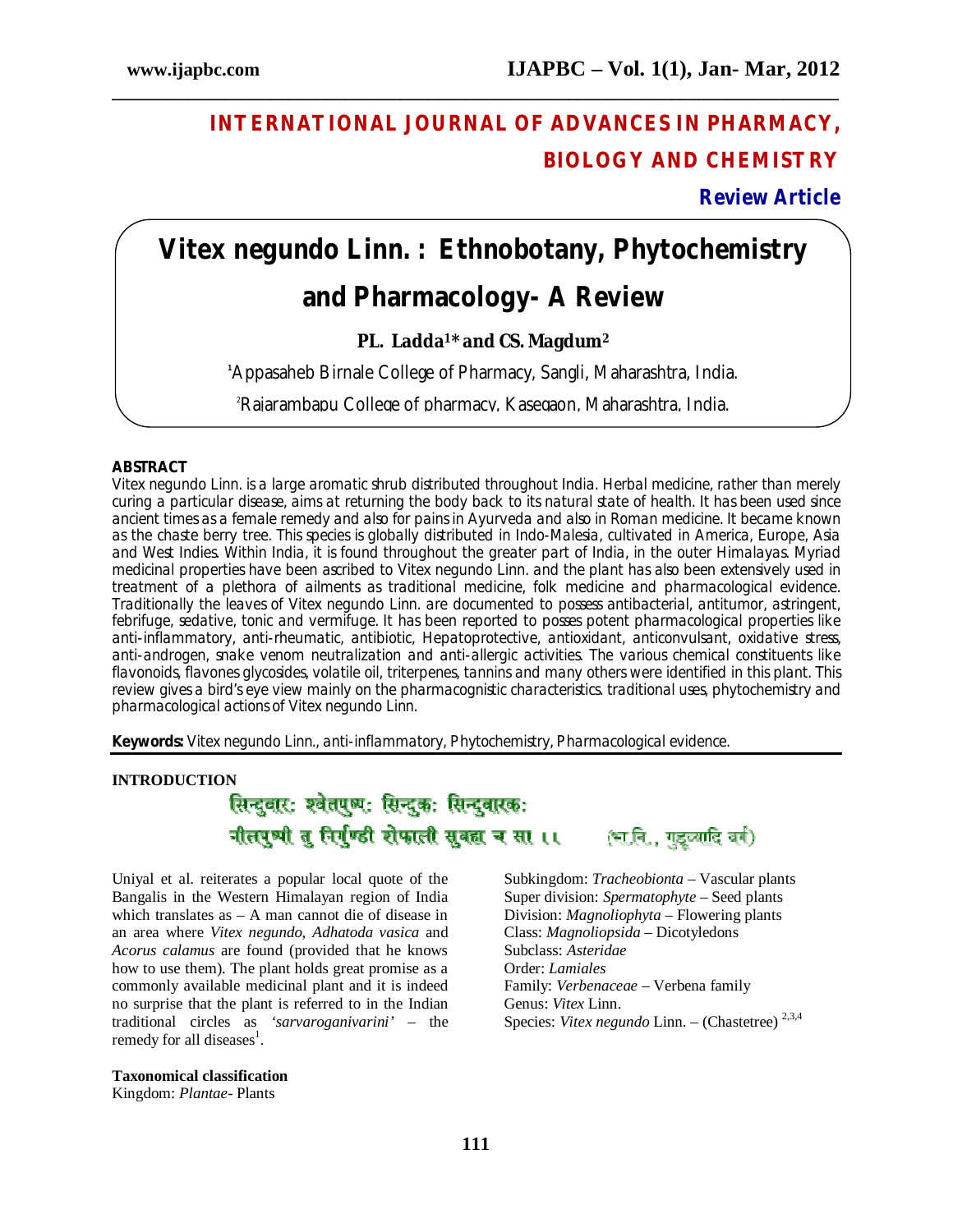# **Synonyms:** table no.  $1^4$

**Geographical distribution:** *Vitex* usually grows from three to nine feet tall, but under cultivation can develop to 20 feet tall. Nirgundi occur in tropical to temperate regions (up to 2200 m from east to west) grows gregariously in wastelands and is also widely used as a hedge-plant. This species is globally distributed in Indo-Malesia, cultivated in America, Europe, Asia and West Indies. Within India, it is found throughout the greater part of India, ascending to an altitude of 1500 metres in the outer Himalayas<sup>5</sup>. It is abundant in open-waste lands. Locally distributed throughout the State Maharashtra along the banks of rivers; very common near the sea-coast in tidal and beach-forests in Konkan; along Deccan rivers. Habitat found to be in Waste lands and moist situations. A small slender tree with quadrangular branchlets densely whitish, tomentose branchlets distributed throughout India. It is often found growing next to streams and it loves water<sup>3,6,7</sup>.

**Cultivation:** It is widely planted as a hedge plant in between the fields and usually not browsed by the cattle. It can be reproduced readily from shoot cuttings. It produces root suckers which can also be utilized as planting material. An easily grown plant, it prefers a light well-drained loamy soil in a warm sunny position sheltered from cold drying winds succeeds in poor dry soils. Plants tolerate temperatures down to about -10°C. The leaves and stems are strongly aromatic. The flowers have a most pronounced musk-like perfume<sup>8</sup>.

**Pharmacognosy: Root:** Roots are woody, fairly thick, 8-10 cm in diameter; external surface brownish, rough due to the presence of longitudinal fissures and a small rootlets. The bark is very thin and corky portion can be scrapped off easily. Transverse section shows outer cork consisting of 12- 20 rows of nearly cubical to rectangular cells, the cells of peripheral rows being thick walled but not lignified.

**Stem Bark:** Bark occurs in channelled pieces, 0.3- 0.5 cm thick; outer surface yellowish grey, rough, lenticelular, longitudinally channeled and transversely cracked; inner surface darker than outer, blackish and smooth; fracture short and splintery; taste slightly bitter. In transverse section the bark shows well developed periderm and secondary phloem elements.

#### **Leaf**

**Morphology:** Leaves are palmately compound, petiole 2.5-3.8 cm long; 3-5 foliate; the middle leaflet

**\_\_\_\_\_\_\_\_\_\_\_\_\_\_\_\_\_\_\_\_\_\_\_\_\_\_\_\_\_\_\_\_\_\_\_\_\_\_\_\_\_\_\_\_\_\_\_\_\_\_\_\_\_\_\_\_\_\_\_\_\_\_\_\_\_\_\_\_\_\_\_\_\_\_\_\_\_\_**

is petiolate; in trifoliate leaf, leaflet lanceolate or narrowly lanceolate, acute, entire or rarely crenate, middle leaflet 5-10 cm long and 1.6-3.2 cm broad, with 1-1.3 cm long petiolule, remaining two subsessile; in pentafoliate leaf inner three leaflets have petiolule and remaining two sub-sessile; Odour is agreeably aromatic surface glabrous above and tomentose beneath; texture, leathery<sup>9</sup>.

**Microscopy:** Petiole shows single layered epidermis having a number of unicellular, bicellular and uniseriate multicellular covering trichomes and also glandular trichomes with uni to tricellular stalk and uni to bicellular head; cortex composed of outer collenchymatous tissue and inner 6-8 layers of parenchymatous tissue; collenchyma well developed in basal region and gradually decreases in middle and apical regions; pericyclic fibres absent in basal region of petiole and present in the form of a discontinuous ring in apical region surrounding central horse shoeshaped vascular bundle; a few smaller vascular bundles present ventrally between arms of central vascular bundle and two, or rarely three, bundles situated outside the arms.

**Lamina** - shows single layered epidermis having mostly unicellular hairs, bi and multicellular and glandular trichomes being rare; hypodermis 1-3 layered interrupted at places by 4-8 palisade layers containing chlorophyll; a large number of veins enclosed by bundle sheath traverse mesophyll; stomata present only on the ventral surface, covered densely with trichomes; vein-islet and vein termination number of leaf are 23-25 and 5-7 respectively.

**Powder** – It shows number of pieces or whole, uni, bi and multicellular covering trichomes, glandular trichomes, palisade tissues with hypodermis, and upper and lower epidermis, xylem vessels with pitted  $\overline{\text{walls}}^4$ .

**Physical constituents:** Table no.2<sup>6</sup> **Phytochemistry:** Table no.3<sup>10-18</sup> **Ayurvedic properties:**Table no.4

#### **Formulations** (Yog):

- 1. Arkadi kvath churna 2. Manikya rasa
- 3. Vatavidhvamsana rasa 4. Maha vishgarbha tiala 5. Vishagarbh taila(1).

#### **Home remedies:**

1. In cold, its decoction 20 ml should be used along with 1gm Pippali and 250 mg Vacha.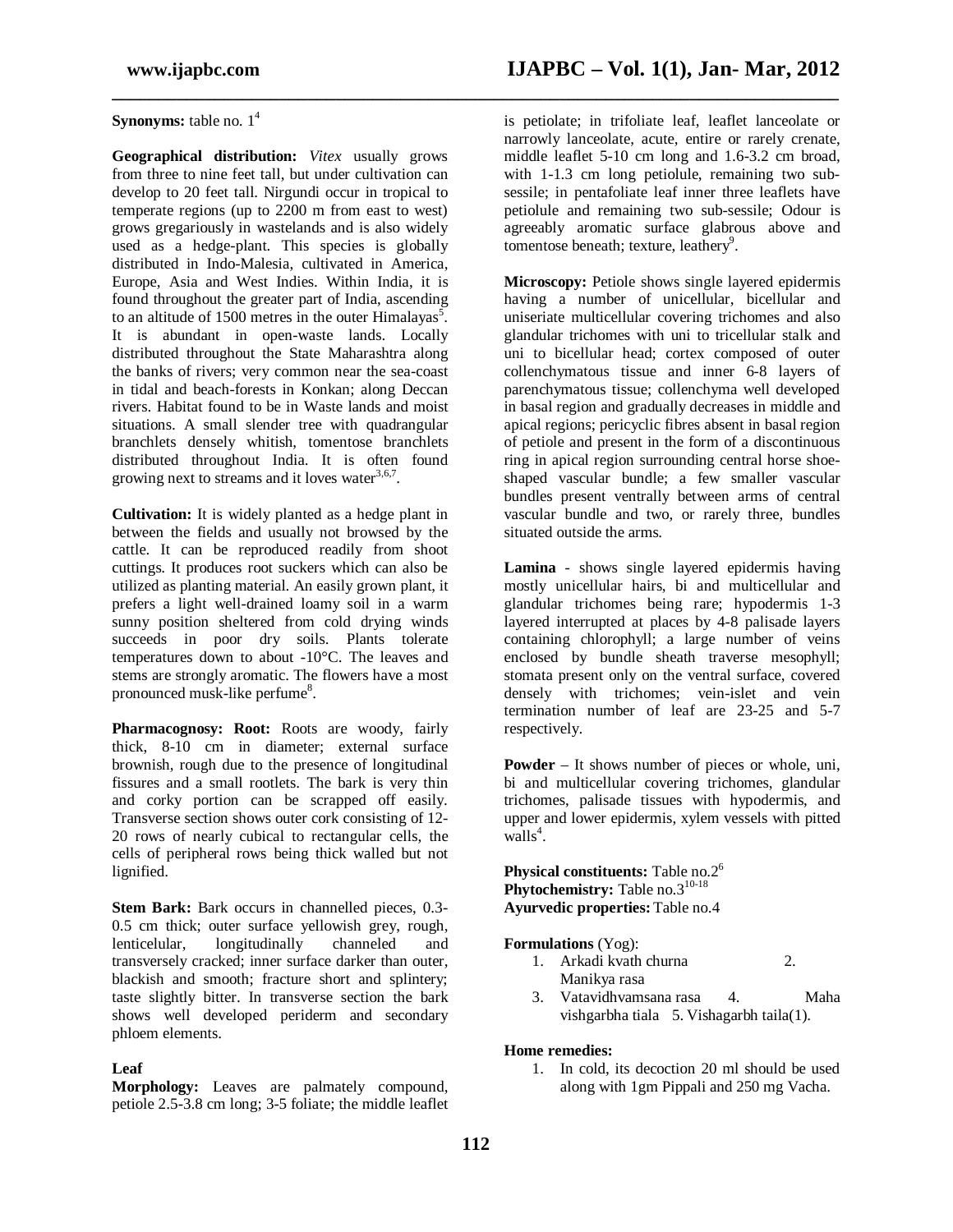2. In pneumonitis, Swarasa of its leaves 10 ml is so beneficial along with Pippali.

**\_\_\_\_\_\_\_\_\_\_\_\_\_\_\_\_\_\_\_\_\_\_\_\_\_\_\_\_\_\_\_\_\_\_\_\_\_\_\_\_\_\_\_\_\_\_\_\_\_\_\_\_\_\_\_\_\_\_\_\_\_\_\_\_\_\_\_\_\_\_\_\_\_\_\_\_\_\_**

3. It's paste on affected site is painkiller and anti-inflammatory<sup>5</sup>.

## **Medicinal importance**

Herbal medicine, rather than merely curing a particular disease, aims at returning the body back to its natural state of health. The phytochemical components of medicinal plants often act individually, additively or synergistically in improvement of health. After having analyzed the various chemical components present in different parts of *Vitex negundo* Linn*.*, it is imperative that focus shifts to the medicinal applications of the plant. Myriad medicinal properties have been ascribed to *Vitex negundo* Linn*.* and the plant has also been extensively used in treatment of a plethora of ailments. These properties have been categorized under three heads – traditional medicine, folk medicine and pharmacological evidence.

**Leaves**: The leaves of *Vitex negundo* Linn. are antitumor, astringent, febrifuge, sedative, tonic and vermifuge. They are useful in dispersing swellings of the joints from acute rheumatism and of the testes from suppressed gonorrhea. The juice of the leaves is used for removing foetid discharges and worms from ulcers, whilst oil prepared with the leaf juice is applied to sinuses and scrofulous sores. Extracts of the leaves have shown bactericidal and antitumor activity. Leaves are antiparasitical, alterative, aromatic, vermifuge, pain reliever. Leaves are insect repellents. Extracts of the leaves have insecticidal activity. The fresh leaves are burnt with grass as a fumigant against mosquitoes. Decoction of leaves may improve eyesight $19-20$ .

**Dosage:** Nirgundi Juice - 20 to 30 ml per day. Nirgundi leaf Powder - 3 to 6 grams per day.

**Stem:** A decoction of the stems of *Vitex negundo*  Linn. is used in the treatment of burns and scalds.

**Fruit**: The dried fruit of *Vitex negundo* Linn. is vermifuge. The fruit is also used in the treatment of angina, colds, coughs, rheumatic difficulties etc. The fresh berries are pounded to a pulp and used in the form of a tincture for the relief of paralysis, pains in the limbs, weakness etc. Fruit-nervine, cephalic, emengogue, dried fruit-vermifuge employing an aqueous extract from the fruit, a 1979 study reported good results on premenstrual water retention. Women were able to sustain a good level of milk production for breast feeding while taking this herb. While it took some time for the drug to take effect, the women were able to continue the use of the drug for months without harmful side effects $21$ .

**Root**: The root of *Vitex negundo* Linn. is expectorant, febrifuge and tonic. It is used in the treatment of colds and rheumatic ailments. It is harvested in late summer and autumn and dried for later use. Roots are tonic, febrifuge, expectorant, diuretic. Root juice is said to increases the growth of hair.

**Seed:** Seeds of *Vitex negundo* Linn. occasionally used as a condiment, it has pepper substitute. When washed to remove the bitterness it can be ground into a powder and used as a flour, though it is very much a famine food used only when all else fails $^{22}$ .

**A) Traditional medicine:** Traditional medicine mainly comprises of Indian Ayurveda, Arabic Unani medicine and traditional Chinese medicine. In Asia and Latin America, populations continue to use traditional medicine as a result of historical circumstances and cultural beliefs. Traditional medicine accounts for around 40% of all health care delivered in China. Up to 80 % of the population in Africa uses traditional medicine to help meet their health care needs.

**B) Ayurveda:** The plant finds mention in the verses of the *Charaka Samhita* which is unarguably the most ancient and authoritative textbook of Indian Ayurveda. *Vitex negundo* Linn*.* has been designated as an anthelmintic and is prescribed as a vermifuge in the exposition on the *Charaka Samhita.*

Other Ayurvedic uses of *Vitex negundo* Linn*.* are people sleep on pillows stuffed with *Vitex negundo*  Linn*.* leaves to dispel catarrh and headache and smoke the leaves for relief. Crushed leaf poultice is applied to cure headaches, neck gland sores, tubercular neck swellings and sinusitis. Essential oil of the leaves is also effective in treatment of venereal diseases and other syphilitic skin disorders. A leaf decoction with *Piper nigrum* is used in catarrhal fever with heaviness of head and dull hearing. A tincture of the root-bark provides relief from irritability of bladder, rheumatism and in dysmenorrhea. Formulations described in *Anubhoga Vaidya Bhaga*, a compendium of formulations in cosmetology, in outlining the use of *Vitex negundo*  Linn. leaves along with those of *Azadirachta indica*, *Eclipta alba*, *Sphaeranthus indicus* and *Carum copticum* in a notable rejuvenation treatment known as *Kayakalpa*.

**C) Unani medicine:***Vitex negundo* Linn. is commonly known as *Nisinda* in Unani medicine. The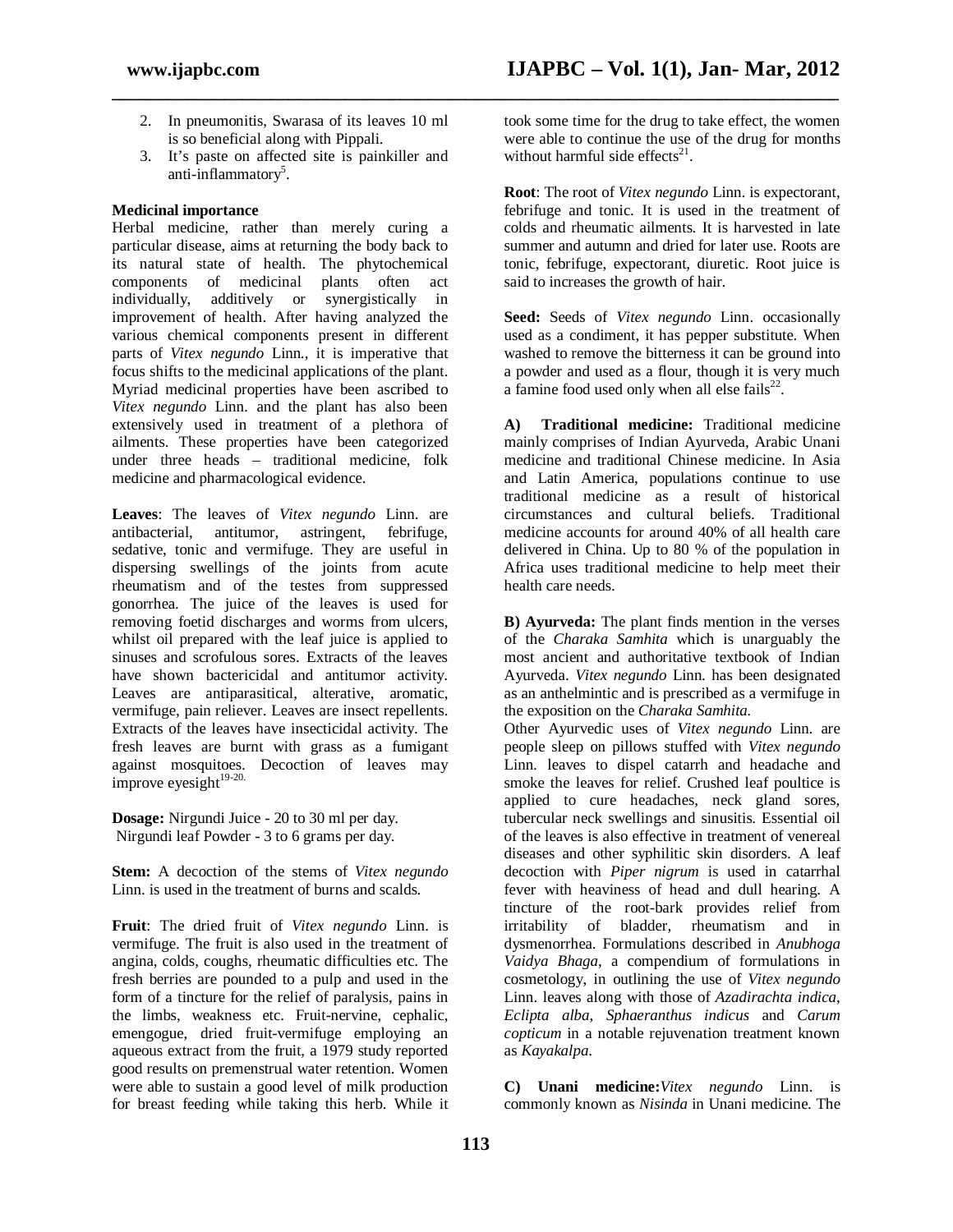seeds are administered internally with sugarcane vinegar for removal of swellings. Powdered seeds are used in spermatorrhoea and serve as an aphrodisiac when dispensed along with dry *Zingiber officinale*  and milk.

**\_\_\_\_\_\_\_\_\_\_\_\_\_\_\_\_\_\_\_\_\_\_\_\_\_\_\_\_\_\_\_\_\_\_\_\_\_\_\_\_\_\_\_\_\_\_\_\_\_\_\_\_\_\_\_\_\_\_\_\_\_\_\_\_\_\_\_\_\_\_\_\_\_\_\_\_\_\_**

**D) Chinese medicine:** The Chinese Pharmacopoeia prescribes the fruit of *Vitex negundo* Linn. in the treatment of reddened, painful and puffy eyes, headache and arthritic joints.

**E) Uses in western herbal medicine:** Modern medical world with *Vitex* began with the introduction of concentrate extracts of *Vitex* fruits in the 1950. From 1943 to 1997, approximately 32 clinical trial were conducted on a propriety *Vitex agnus* berry product for evaluating its effectiveness in treating mastitis and fibrocystic diseases, menopausal symptoms, poor lactation, uterine bleeding disorder and menstrual irregularities<sup>9,23</sup>.

In homoeopathic medicine, *Vitex agnus* and *Vitex negundo* Linn. is used for various sexual debilitiesmarked depression of vital power, premature old age with apathy, self contempt for the sexual abuse nervous debility in unmarried person feeble erection without sexual desire, emission of prolactic fluid when straining at stool, cold, hard, swollen, painful testicle. In general practice, the drug is prescribes to female for leukemia staining yellow suppressed menses, slangy or suppressed breast milk, inflammation of uterus. The flowers are astringents and used in fever, diarrhoea and liver complaints. The fruits are prescribed in headache catarrh and watery eyes when dried. It is consider vermifuge. They are much valued medicinally in china. An aqueous extract of the fruits was found to be good analgesic action. In Philipins – the seed are reported to eaten after boiling. The young shoots are used in the basket making. The ash of the plants is source of potassium carbonate or peer ash and is reported to be used as an alkali in drying<sup>3</sup>.

**F) Folk medicine:** Folklore systems of medicine continue to serve a large segment of population, especially those in rural and tribal areas, regardless of the advent of modern medicine. The entries regarding the multifarious applications of *Vitex negundo* Linn. in folk medicine have been grouped regionally to emphasize the ethanobotanical diversity and ubiquity of the plant; and the details have been laid out in table no.5 and uses of *Vitex negundo* Linn. in folk medicine in India given in table no. $6^{10,12}$ .

**Pharmacological evidence:** Demands of the scientific community have necessitated experimental evidence to further underline the medicinal importance of *Vitex negundo* Linn*.* described above. Taking cue from these traditional and folk systems of medicine, scientific studies have been designed and conducted in order to pharmacologically validate these claims.

The decoction of leaves is used for treatment of inflammation, eye-disease, toothache, leucoderma, enlargement of the spleen, ulcers, cancers, catarrhal fever, rheumatoid arthritis, gonorrhea, sinuses, scrofulous sores, bronchitis and as tonics. As vermifuge, lactagogue, antibacterial, antipyretic, antihistaminic, analgesic, insecticidal, ovicidal, growth inhibition and morphogenetic agents. antigenotoxic, antihistamine, CNS depressant activity and anti-fertility effects were reported from the leaves of *Vitex negundo* Linn<sup>16</sup>.

**1] Anti-inflammatory activity:** The sub-effective dose of *Vitex negundo* Linn*.* potentiated antiinflammatory activity of phenlbutazone and ibuprofen significantly in carrageenin induced hind paw oedema and cotton pellet granuloma models. The potentiation of anti-inflammatory activities phenlbutazone and ibuprofen by *Vitex negundo* Linn. indicates that it may be useful as an adjuvant therapy along with standard anti-inflammatory drugs.

Yunos et al. and Jana et al. established antiinflammatory properties of *Vitex negundo* Linn. extracts in acute and sub-acute inflammation which are attributed to prostaglandin synthesis inhibition<sup>3,24</sup>.

**2] Antinociceptive activity:** Tail flick test in rats and acetic acid induced writhing in mice were employed to study the antinociceptive activity of ethanolic leaf extract of *Vitex-negundo* Linn*.* (100, 250 and 500 mg/kg, p.o). The effect was compared with meperidine (40 mg/kg, sc) in tail flick method and aspirin (50 mg/kg, p.o) in writhing test as a standard control respectively. An interaction with naloxone hydrochloride was also studied in tail flick method for its mechanism of central analgesic action. It showed significant analgesic activity in dose dependant manner in both the experimental models. It suggested that *Vitex-negundo* Linn*.* possesses both central and peripheral analgesic activity. The central analgesic action does not seem to be mediated through opioid receptors. It may prove to be a useful adjuvant therapy along with standard analgesic  $\text{drug}^{25}$ .

**3] CNS depressant activity:** A methanolic extract of the leaves of *Vitex negundo* Linn*.* was found to significantly potentiate the sleeping time induced by<br>pentobarbitone sodium, diazepam and pentobarbitone sodium, diazepam and chlorpromazine in mice<sup>8</sup>.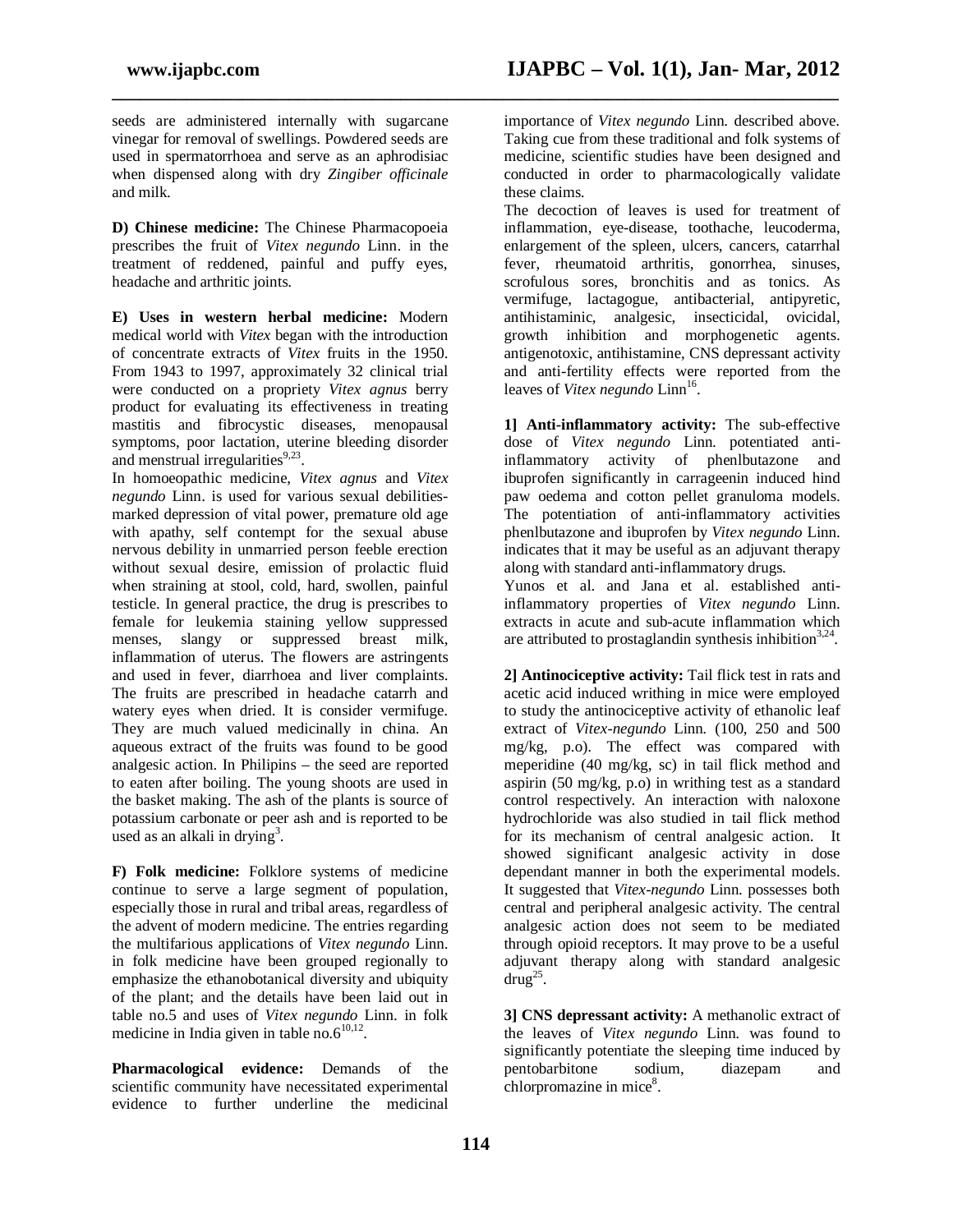**4] Antifungal activity:** Bioactivity guided fractionation of ethanolic extract of leaves of *Vitex negundo* Linn*.* resulted in the isolation of new flavone glycoside along with five known compounds. All the isolated compounds were evaluated for their antimicrobial activities. The new flavone glycoside and compound 5 were found to have significant antifungal activity against Trichophyton mentagrophytes and Cryptococcus neoformans at MIC  $6.25 \mu g/ml^{26}$ .

**5] Antioxidant Activity:** The antioxidant potency of *Vitex negundo* Linn. was investigated by all the fractions of *Vitex negundo* Linn. exhibited a potent scavenging activity for (2, 2′-azino-bis 3-ethyl benzothiazoline-6-sulfuric acid) ABTS radical cations in a concentration dependent manner, showing a direct role in trapping free radicals. The polar fractions of *Vitex negundo* Linn. possess potent antioxidant properties. Tandon and Gupta have also reported similar antioxidant properties of *Vitex negundo* Linn. in rats, by using ethanol induced oxidative stress model<sup>27,28</sup>.

The extracts also possess the ability to combat oxidative stress by reducing lipid peroxidation owing to the presence of flavones, vitamin C and carotene. Rooban et al. evaluated the antioxidant and therapeutic potential of *Vitex negundo* Linn*.* flavonoids in modulating solenoid-induced cataract and found it to be effective  $3,29$ .

**6] Enzyme-inhibitory activity:** Root extracts of *Vitex negundo* Linn*.* showed inhibitory activity against enzymes such as lipoxygenase and butyrylcholinesterase, α-chymotrypsin, xanthine-oxidase and tyrosinase. Also reported the HIV type 1 reverse transcriptase inhibitory activity of the water extract of the aerial parts of *Vitex negundo* Linn*.* 30 *.*

**7] Anticonvulsant activity:** Maximal electroshock seizures (MES) in albino rats and pentylenetetarazole (PTZ) induced seizures in albino mice were used to study anticonvulsant activity of *Vitex negundo* Linn. leaf extract. The test drug dose (1000 mg/kg, p.o) showed 50% protection in clonic seizures and 24 hour mortality against PTZ induced seizures. It also decreased number and duration of convulsions significantly. *Vitex negundo* Linn*.* potentiated anticonvulsant activity of valporic acid. The anticonvulsant activity of *Vitex negundo* Linn*.* has not been found equi-effective with standard drugs. Moreover, the potentiation of diphenylhydantoin and valporic acid by *Vitex negundo* Linn*.* indicates that it may be useful as an adjuvant therapy along with standard anticonvulsants and can possibly lower the

**\_\_\_\_\_\_\_\_\_\_\_\_\_\_\_\_\_\_\_\_\_\_\_\_\_\_\_\_\_\_\_\_\_\_\_\_\_\_\_\_\_\_\_\_\_\_\_\_\_\_\_\_\_\_\_\_\_\_\_\_\_\_\_\_\_\_\_\_\_\_\_\_\_\_\_\_\_\_**

requirement of diphenylhydantoin and valporic  $\overline{\text{acid}}^{3,31}$ .

**8] Antibacterial studies:** Essential oils and successive ethyl acetate and ethanol extracts of *Vitex negundo* Linn. showed antibacterial activity against *Staphylococcus aureus, Bacillus subtilis, Escherichia coli* and *Pseudomonas aeruginosa* bacterial strains. Main constituents identified in leaves oil were dguaiene, carryophyllene epoxide and ethylhexadecenoate; In flowers oil α-selinene, germacren-4-ol, carryophyllene epoxide and (E) nerolidol while fruit oil showed β -selinene, αcedrene, germacrene D and hexadecanoic acid as the main constituents which help for antibacterial activity.

**9] Antiallergic Activity:** Ethanolic extract of *Vitex negundo* Linn. showed antiallergic activity against immunologically induced degranulation of mast cells. It also inhibited edema during active paw anaphylaxis in mice. The extract significantly inhibited both the initial and later sustained phases of tracheal contractions. The initial phase was primarily due to histamine and the latter phase was due to release of lipid mediators from arachidonic acid. Inhibition of the latter phase may be secondary to inhibition of arachidonic acid by the ethanolic extract.

**10] Snake venom neutralization activity:** The methanolic root extracts of *Vitex negundo* Linn. and *Emblica officinalis* showed antisnake venom activity. The plant *Vitex negundo* Linn. extracts significantly antagonized the Vipera russellii and Naja kaouthia venom induced lethal activity both in in vitro and in vivo studies. Vipera russellii venom-induced haemorrhage, coagulant, defibrinogenating and inflammatory activity were significantly neutralized by both plant extracts. No precipitating bands were observed between the plant extract and snake venom $^{8,31,32}$ .

**11] Effect on reproductive potential:** The flavonoid rich fractions of seeds of *Vitex negundo* Linn*.* caused disruption of the latter stages of spermatogenesis in dogs and interfered with male reproductive function in rats. It must however be noted that these findings are in sharp contrast with the traditional use of *Vitex negundo* Linn*.* as aphrodisiac. Hu et al. determined that ethanolic extracts of *Vitex negundo* Linn*.* showed estrogen-like activity and propounded its use in hormone replacement therapy $8,33$ .

**12] Histomorphological and cytotoxic effects:** Tandon and Gupta studied the histomorphological effect of *Vitex negundo* Linn*.* extracts in rats and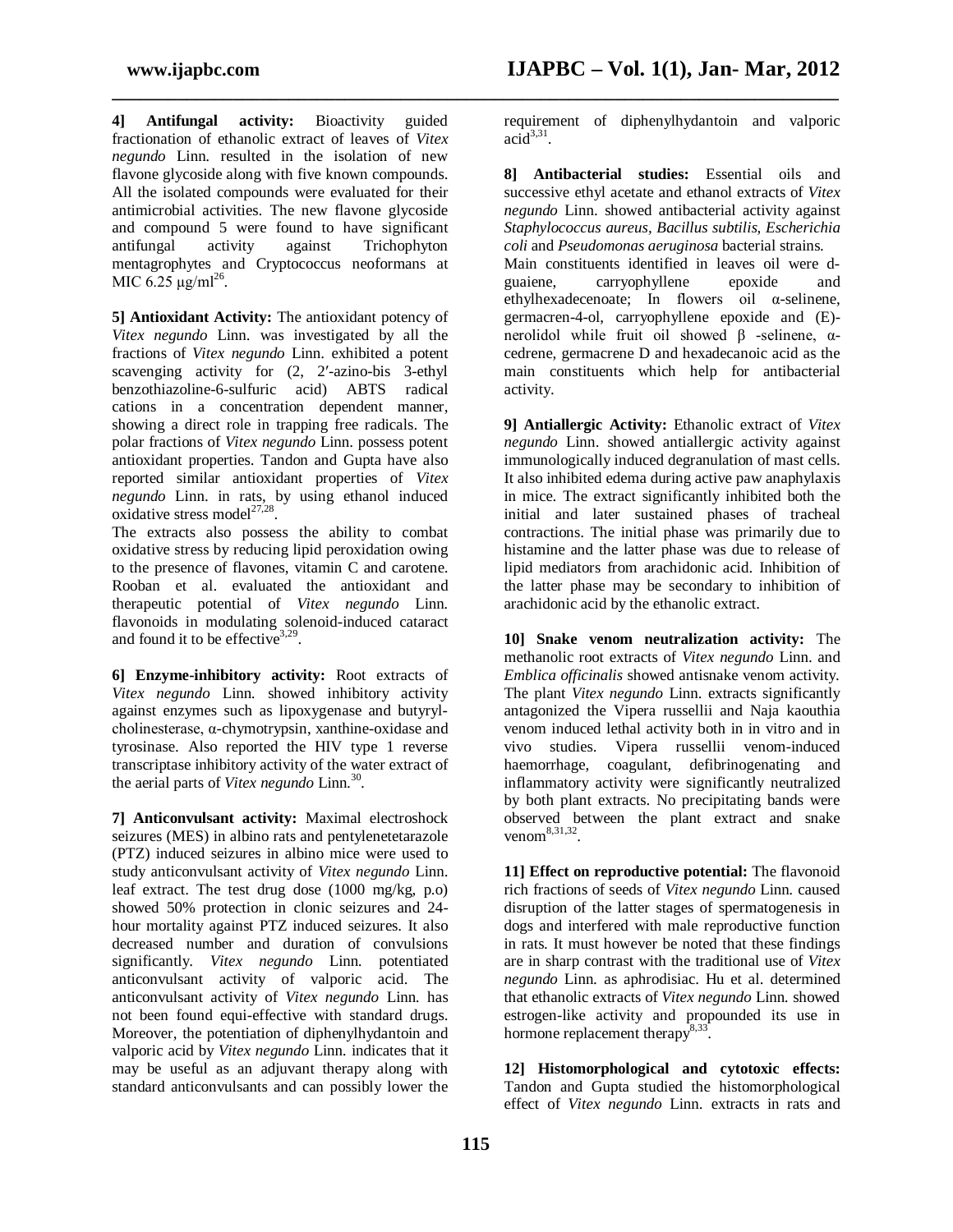found the stomach tissue to be unaffected even by toxic doses; while dose-dependent changes were observed in the heart, liver and lung tissues. Cytotoxic effect of leaf extracts of *Vitex negundo*  Linn*.* was tested and affirmed using COLO-320 tumour cells. On one hand, Diaz et al. found the chloroform extracts of *Vitex negundo* leaves to be toxic to a human cancer cell line panel. Yunos et al. reported that *Vitex negundo* Linn*.* extracts were noncytotoxic on mammary and genito-urinary cells of  $\text{mice}^{34}$ .

**13] Hepatoprotective activity:** The ethanolic extract of *Vitex negundo* Linn. at 250 and 500 mg/kg doses significantly decrease Serum Bilirubin, Aspartate Aminotransferase (AST), Alanine Aminotransferase (ALT), Alkaline Phosphates (ALP) and Total Protein (TP) levels against hepatotoxicity (HT) produced by administering a combination of three antitubercular drugs isoniazide (7.5 mg/kg), rifampin (10 mg/kg) and pyrazinamide (35 mg/kg). Alcoholic extract of the seeds of *Vitex negundo* Linn. showed the hepatoprotective action against carbon tetrachlorideinduced liver damage. The extract was found to be effective in preventing liver damage which was<br>evident by morphological, biochemical and evident by morphological, biochemical and functional parameters<sup>3</sup>.

Nirgundi exerts a protective effect on CYP2E1 dependent CCl4 toxicity via inhibition of lipid peroxidation, followed by an improved intracellular calcium homeostasis and inhibition of  $Ca<sup>2+</sup>$  dependent proteases<sup>35,36</sup>.

**14] Hypoglycemic activity:** Villasenor and Lamadrid have provided an account of the antihyperglycemic activity of *Vitex negundo* Linn. leaf  $extracts<sup>37,38</sup>$ .

**15] Laxative activity:** The aqueous extract of the *Vitex negundo* Linn*.* leaves at doses 100 and 200 mg/kg was investigated for laxative activity according to Cappaso *et al*. in albino rats were

compared with standard drug agar-agar (300 mg/kg, p.o.) in normal saline.

**16] Immunomodultory activity:** Immunomodulatory effect of *Vitex negundo* Linn*.* extracts has been reported by Ravishankar and Shukla .The decoction of leaves is considered as tonic, vermifuge and is given along with long pepper in catarrhal fever<sup>39</sup>.

**17] Drug potentiating ability:** Administration of *Vitex negundo* Linn*.* extracts potentiated the effect of commonly used anti-inflammatory drugs such as ibuprofen and phenylbutazone analgesics such as meperidine, aspirin, morphine and pethidine; sedative-hypnotic drugs like pentobarbitone, diazepam and chlorpromazine; anti-convulsive agents such diphenylhydantoin and valporic  $\arccos$ <sup>28</sup>.

**BIOLOGICAL ACTIVITY:** *Vitex negundo* Linn*.*  has shown promise as an effective bio-control agent. The extracts of *Vitex negundo* Linn*.* possess inhibitory, deterrent or lethal activity on biological agents that cause disease and damage to other organisms in table no.7 .

Additionally, production of plant secondary metabolites *de novo*, by *in vitro* cell culture methods, has assumed importance in the last two decades because the structural complexity of naturally occurring metabolites forms the basis for the chemical synthesis of novel and more potent analogues $^{40}$ .

**CONTRAINDICATIONS:** *Nirgundi* should be used with caution with the concurrent use of psychotropic drugs, including analgesics, sedatives, antidepressants, anticonvulsants and antipsychotics. *Vitex negundo* Linn*.* is quite similar botanically to the better studied *Vitex agnus castus,* and thus may have a similar range of contraindications, including the concurrent use of progesterogenic drugs and hormone replacement therapies<sup>8</sup>.

| <b>Sanskrit</b> | Indrani, Nilanirgundi, Nilapushpa, Nirgundi, Nirgundika, Renuka, Sephalika, Shephali, Shvetasurasa, Sindhooka, |  |  |
|-----------------|----------------------------------------------------------------------------------------------------------------|--|--|
|                 | Sindhuvaram.                                                                                                   |  |  |
| Hindi           | Mewri, Nengar, Ningori, Nirgandi, Nirgunda, Nisinda, Panikisambhalu, Sambhal, Sambhalu, Nirgundi, Shimalu.     |  |  |
| Urdu            | Sambhalu, Tukhm sambhalu.                                                                                      |  |  |
| <b>Bengali</b>  | Nisinda, Sinduari, Beguna, Nishinda, Nishinde.                                                                 |  |  |
| Kannada         | Bile-nekki, Bilenekki, Karilakki, Lakkagida, Lakki, Lakki-gida, Lakkili.                                       |  |  |
| Malvalam        | Bem-nosi, Indrani, Karunocci, Noch-chi, Nochi, Vella-noch-chi.                                                 |  |  |
| Marathi         | Nirgunda, Nengar, Nirgur, Lingur, Nirguda, Nirgundi, Limgud, Negumd.                                           |  |  |
| Oriva           | Thingkhawilupa, Niligundi.                                                                                     |  |  |
| Tamil           | Nallanocci, Nirkkundi, Nirkundi, Nochi, Sinduvaram, Tiriburamerittan.                                          |  |  |
| Telgu           | Nalla-vavili, Nallavavili, Sindhuvaruma, Sinduvaramu, Tell-vavili,                                             |  |  |

**Table 1: Data showing synonyms of** *Vitex negundo* **Linn. in different languages**

**\_\_\_\_\_\_\_\_\_\_\_\_\_\_\_\_\_\_\_\_\_\_\_\_\_\_\_\_\_\_\_\_\_\_\_\_\_\_\_\_\_\_\_\_\_\_\_\_\_\_\_\_\_\_\_\_\_\_\_\_\_\_\_\_\_\_\_\_\_\_\_\_\_\_\_\_\_\_**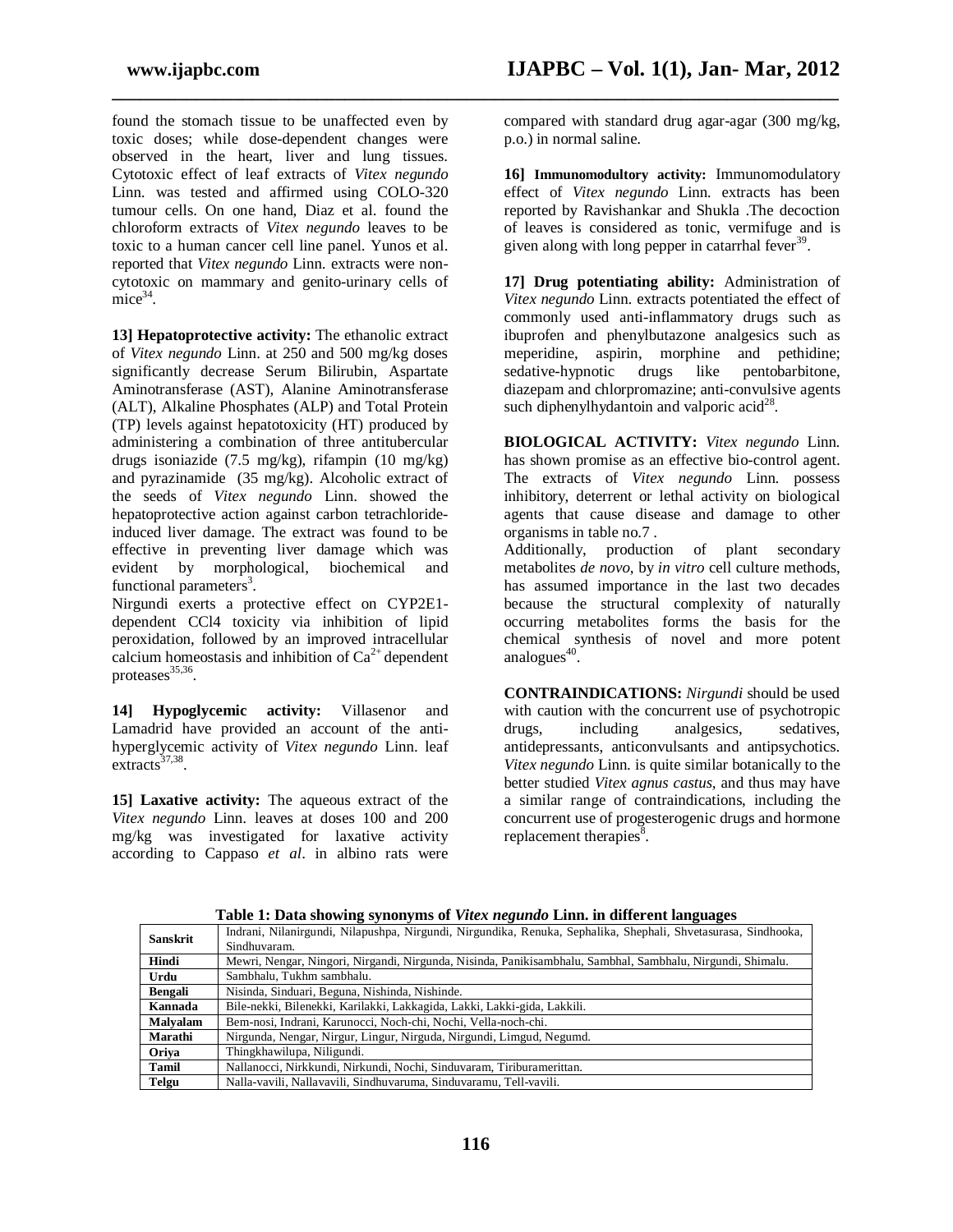r

| <b>Total ash</b>             | 6.055 %            | Carbohydrate          | 7.5-10.57 %   |  |
|------------------------------|--------------------|-----------------------|---------------|--|
| Acid insoluble ash           | 0.920 %            | <b>Crude fiber</b>    | 25.50-30.50 % |  |
| Water soluble ash            | 1.460 %            | Fat                   | 5.00-9.00 %   |  |
| Pet. Ether extractive        | 0.912 %            | <b>Alkaloids</b>      | $0.5\%$       |  |
| <b>Benzene extractive</b>    | 0.535 %            | <b>Bitter</b>         | 5 %           |  |
| <b>Chloroform extractive</b> | 0.433 %            | <b>Proteins</b>       | 12.22-15.23 % |  |
| <b>Alcohol extractive</b>    | 24.330 %           | Moisture              | 15.00-18.70 % |  |
| Water-soluble extractive     | Not less than 20 % | <b>Foreign Matter</b> | $1.9 - 2.0 %$ |  |

**\_\_\_\_\_\_\_\_\_\_\_\_\_\_\_\_\_\_\_\_\_\_\_\_\_\_\_\_\_\_\_\_\_\_\_\_\_\_\_\_\_\_\_\_\_\_\_\_\_\_\_\_\_\_\_\_\_\_\_\_\_\_\_\_\_\_\_\_\_\_\_\_\_\_\_\_\_\_ Table 2: Quantitative (%) analysis of physical constituents**<sup>10</sup>

### **Table 3: Phytochemical constituents of different plant parts of** *Vitex negundo* **Linn***.*

| PLANT PART                                                    | PHYTOCHEMICAL CONSTITUENTS                                                                                                                                                                                                                                                                                                                                                                                                                                                                                                                                                                                                                                                                                                                                         |
|---------------------------------------------------------------|--------------------------------------------------------------------------------------------------------------------------------------------------------------------------------------------------------------------------------------------------------------------------------------------------------------------------------------------------------------------------------------------------------------------------------------------------------------------------------------------------------------------------------------------------------------------------------------------------------------------------------------------------------------------------------------------------------------------------------------------------------------------|
| <b>Leaves</b>                                                 | $6'$ -p-hydroxybenzoyl mussaenosidic acid; $2'$ -p-hydroxybenzoyl mussaenosidic acid viridiflorol; $\beta$ -caryophyllene;<br>sabinene; 4-terpineol; gamma-terpinene; caryophyllene oxide; 1-oceten-3-ol; globulol; 5,3'-dihydroxy-7,8,4'-<br>trimethoxyflavanone; 5.3'-dihydroxy,6,7,4'trimethoxyflavanone; 5-hydroxy-3,6,7,3',4'-pentamethoxy flavones;<br>5,7dihydroxy-6,4' dimethoxy flavonone; 5hydroxy-7,4' dimethoxy flavones; 5,3'-dihydroxy-7,8,4'-trimethoxy<br>flavanone; betulinic acid [3β-hydroxylup-20-(29)-en-28-oic acid]; ursolic acid [2β-hydroxyurs-12-en-28-oic acid];<br>n-hentriacontanol; β-sitosterol; p-hydroxybenzoic acid; protocatechuic acid; oleanolic acid; flavonoids angusid;<br>casticin; vitamin-C; nishindine; gluco-nonitol; |
| <b>Seeds</b>                                                  | $3\beta$ -acetoxyolean-12-en-27-oic acid; $2\alpha$ , $3\alpha$ -dihydroxyoleana-5,12-dien-28-oic acid; $2\beta$ , $3\alpha$ diacetoxyoleana-5,12-<br>dien-28-oic acid; $2\alpha$ , $3\beta$ -diacetoxy-18-hydroxyoleana-5,12-dien-28-oic acid; vitedoin-A; vitedoin-B; a<br>phenylnaphthalene-type lignan alkaloid, vitedoamine-A; five other lignan derivatives, 6-hydroxy-4-(4-hydroxy-3-<br>methoxy-phenyl)-3-hydroxymethyl-7-methoxy-3,4-dihydro-2-naphthaldehyde, B-sitosterol; p-hydroxybenzoic<br>acid; 5-oxyisophthalic acid; n-tritriacontane, n-hentriacontane; n-pentatriacontane; n-nonacosane.                                                                                                                                                       |
| <b>Roots</b>                                                  | $2\beta$ , 3 $\alpha$ -diacetoxyoleana-5,12-dien-28-oic acid; $2\alpha$ , 3 $\alpha$ -dihydroxyoleana-5,12-dien-28-oic acid; $2\alpha$ , 3 $\beta$ -diacetoxy-18-<br>hydroxyoleana-5,12-dien-28-oic acid; vitexin; isovitexin, negundin-A; negundin-B; (+)-diasyringaresinol; (+)-<br>lyoniresinol; vitrofolal-E; vitrofolal-F, acetyl oleanolic acid; sitosterol; 3-formyl-4.5-dimethyl-8- oxo-5H-6,7-<br>dihydronaphtho (2,3-b)furan.                                                                                                                                                                                                                                                                                                                            |
| Essential oil of fresh<br>leaves, flowers and dried<br>fruits | δ-guaiene; guaia-3,7-dienecaryophyllene epoxide; ethyl-hexadecenoate; α-selinene; germacren-4-ol; caryophyllene<br>epoxide; (E)-nerolidol; β-selinene; α-cedrene; germacrene D; hexadecanoic acid; p-cymene and valencene.<br>viridiflorol (19.55%), $\beta$ -caryophyllene (16.59%), sabinene (12.07%), 4-terpineol (9.65%), $\gamma$ -terpinene (2.21%),<br>caryophyllene oxide $(1.75\%)$ , 1-oceten-3-ol $(1.59\%)$ , and globulol $(1.05\%)$ . Viridiflorol                                                                                                                                                                                                                                                                                                   |

#### **Table 4: Data showing Ayurvedic properties of** *Vitex negundo* **Linn.**

| Rasa              | Katu (pungent), Tikta (bitter) |
|-------------------|--------------------------------|
| Guna              | Laghu (Ruksha), Ruksha (dry)   |
| Virya             | Ushna (hot)                    |
| Vipaka            | Katu (pungent)                 |
| <b>Doshakarma</b> | Kapha-Vata Shamaka             |

|  |  | Table 5: Emphasizing the ethnobotanical diversity and ubiquity of the plant |  |
|--|--|-----------------------------------------------------------------------------|--|
|  |  |                                                                             |  |

| Sr. no.        | Country     | Region          | Local name                                  | Used in treatment of                               |
|----------------|-------------|-----------------|---------------------------------------------|----------------------------------------------------|
|                | Bangladesh  | Chittagong      |                                             | Weakness, Headache, Vomiting, Malaria, Black fever |
|                | China       | Guangdong       | Buging'iab                                  | Common cold, Flu and Cough                         |
|                | Nepal       | Kali Gandaki    | Simali                                      | Sinusitis, Whooping cough                          |
| $\overline{4}$ | Pakistan    | Buner           | Marvandaev                                  | Chest-pain, Backache, Used as toothbrush           |
|                |             | Kot Manzaray    |                                             | Used as anti-allergenic agent                      |
|                |             | Baba valley     |                                             |                                                    |
|                |             | Siran valley    | Kalgari                                     | Used as medicine for buffaloes in colic            |
|                |             | Margallah hills | Nirgud                                      | Gum and skin diseases                              |
|                | Philippines | $ -$            | --                                          | Cancer                                             |
| 6              | Sri Lanka   | Nilnikka<br>--  |                                             | Eye disease, Toothache, Rheumatism                 |
|                |             |                 | Used as a tonic, carminative and vermifuge. |                                                    |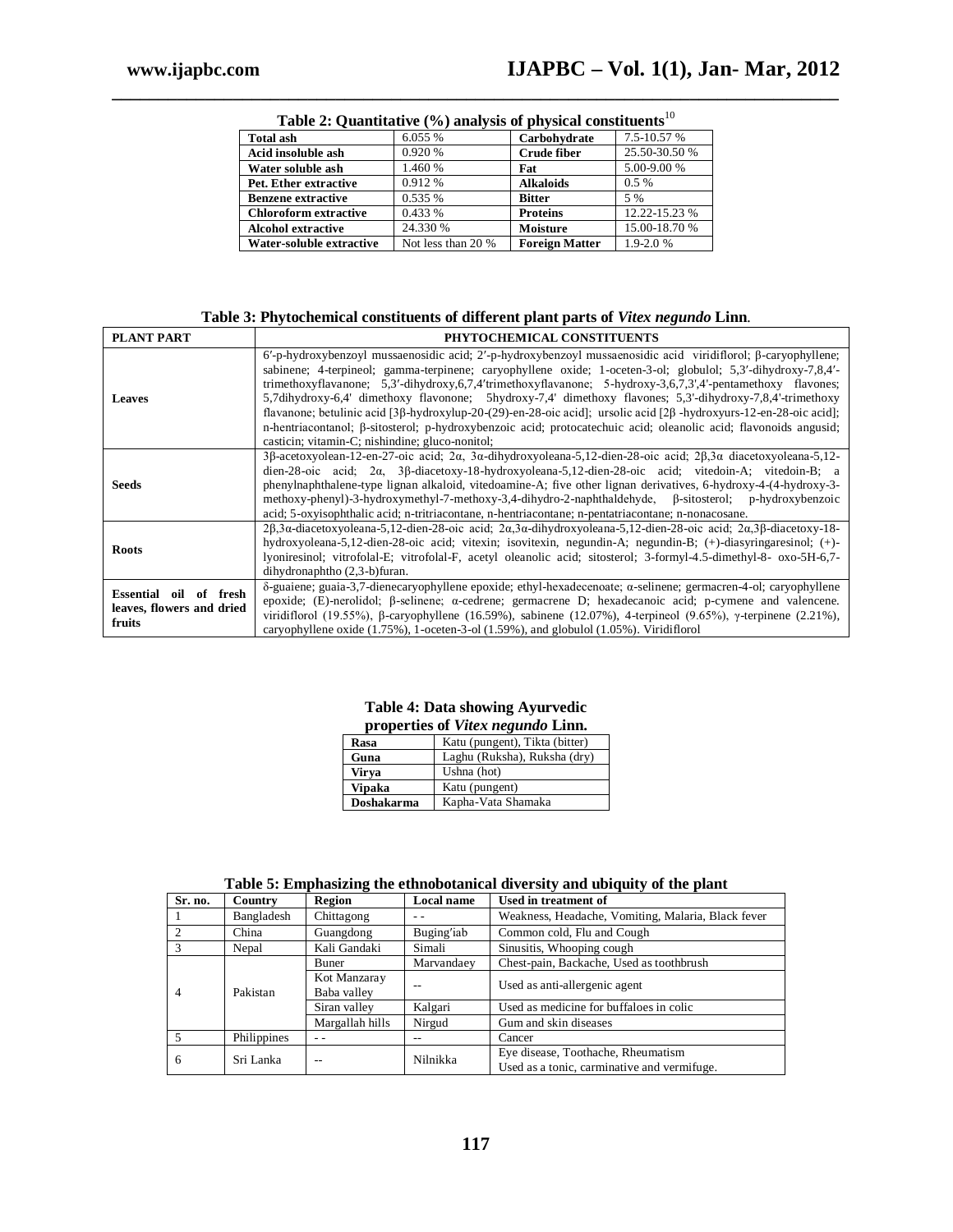| Sr. no.               | <b>State</b>   | Region              | <b>Local name</b> | Used in treatment of                                                                    |
|-----------------------|----------------|---------------------|-------------------|-----------------------------------------------------------------------------------------|
| 1                     | Andhra Pradesh | Puttaparthi         | Tella Vaavili     | Asthma, Cancer, Used as bath for women in<br>puerperal state and for new born children  |
| 2                     | Assam          |                     | Pochatia          | Jaundice. Urticaria.<br>Cellulitis.<br>Abcesses,<br>Carbuncles, Eczema, Liver disorders |
|                       |                | Garwahl             | Sambhaalu         | Kwashiorkor                                                                             |
| 3<br>Himachal Pradesh |                | Parvati valley      | Bana              | Wounds, Body ache                                                                       |
| 4                     |                | <b>Dharwad</b>      | Lakki, Karilakki  | Toothache                                                                               |
|                       | Karnataka      | Mysore              | Bilenekki         | Febrile, catarrhal and rheumatic afflictions                                            |
|                       |                | Uttara Kanada       | Nekki             | Migraine                                                                                |
|                       | Maharashtra    | Konkan              | Lingur            | Rheumatism                                                                              |
|                       |                | Amravati            | Samhalu           | Encephalitis                                                                            |
| 5                     |                | Chota Nagpur        | Nirgundi          | Expectorant                                                                             |
|                       |                | Satpuda             |                   | Joint pain                                                                              |
| 6                     | Orissa         | Malkangiri          | Languni           | Jaundice                                                                                |
|                       | Tamil Nadu     | Southern parts      | Notchi            | Used as antidote for snake bite                                                         |
| 8                     | Uttar Pradesh  | Jaunsar-Bawar hills | Somi              | Eye pain                                                                                |
|                       |                | Moradabad           | Mala              | Used as refrigerant for cattle                                                          |
|                       |                | Uttaranchal         |                   | 48 types of ailments                                                                    |

**Table 6: Uses of** *Vitex negundo* **Linn. in folk medicine in India**

**\_\_\_\_\_\_\_\_\_\_\_\_\_\_\_\_\_\_\_\_\_\_\_\_\_\_\_\_\_\_\_\_\_\_\_\_\_\_\_\_\_\_\_\_\_\_\_\_\_\_\_\_\_\_\_\_\_\_\_\_\_\_\_\_\_\_\_\_\_\_\_\_\_\_\_\_\_\_**

| <b>ACTIVITY</b>    | <b>ACTION AGAINST</b>                                                                                                               |  |  |
|--------------------|-------------------------------------------------------------------------------------------------------------------------------------|--|--|
| Anti-bacterial     | Escherichia coli, Klebsiella aerogenes, Proteus vulgaris and Pseudomonas aerogenes (Bacteria)                                       |  |  |
| Anti-feedant       | Spodoptera litura (Asian army-worm), Achoea janata (Castor semi-looper)                                                             |  |  |
| Anti-filarial      | Brugia malayi (Microfilarial parasite)                                                                                              |  |  |
| Anti-fungal        | Alternaria alternata, Curvularia lunata Trichophyton entagrophytes, Cryptococcus neoformans, Aspergillus niger,<br>Candida albicans |  |  |
| Anti-larval        | Cnaphalocrocis medinalis (Rice leaf-folder)                                                                                         |  |  |
| Anti-viral         | <i>Plasmodium falciparum</i> (Virus)                                                                                                |  |  |
|                    | Callosobruchus maculatus (Pulse beetle)                                                                                             |  |  |
| Insecticidal       | Phthorimaea operculella (Potato-tuber moth)                                                                                         |  |  |
|                    | Sitotroga cerealella (Angoumois grain moth)                                                                                         |  |  |
|                    | Aphis citricola (Spirea aphid), Aphis gossypii (Melon or Cotton aphid), Myzus persicae (Green peach aphid)                          |  |  |
|                    | Anopheles subpictus, Culex tritaeniorhynchus (Mosquitoes)                                                                           |  |  |
| Larvicidal         | Culex quinquefasciatus (Mosquito)                                                                                                   |  |  |
|                    | Anopheles stephensi (Mosquito)                                                                                                      |  |  |
|                    | Plutella xylostella (Diamond-back moth)                                                                                             |  |  |
| Mosquito repellant | Culex tritaeniorhynchus (Mosquito)                                                                                                  |  |  |
| Mosquito repellant | Aedes aegypti (Mosquito)                                                                                                            |  |  |



**Fig. 1:** *Vitex negundo* **Linn. Plant**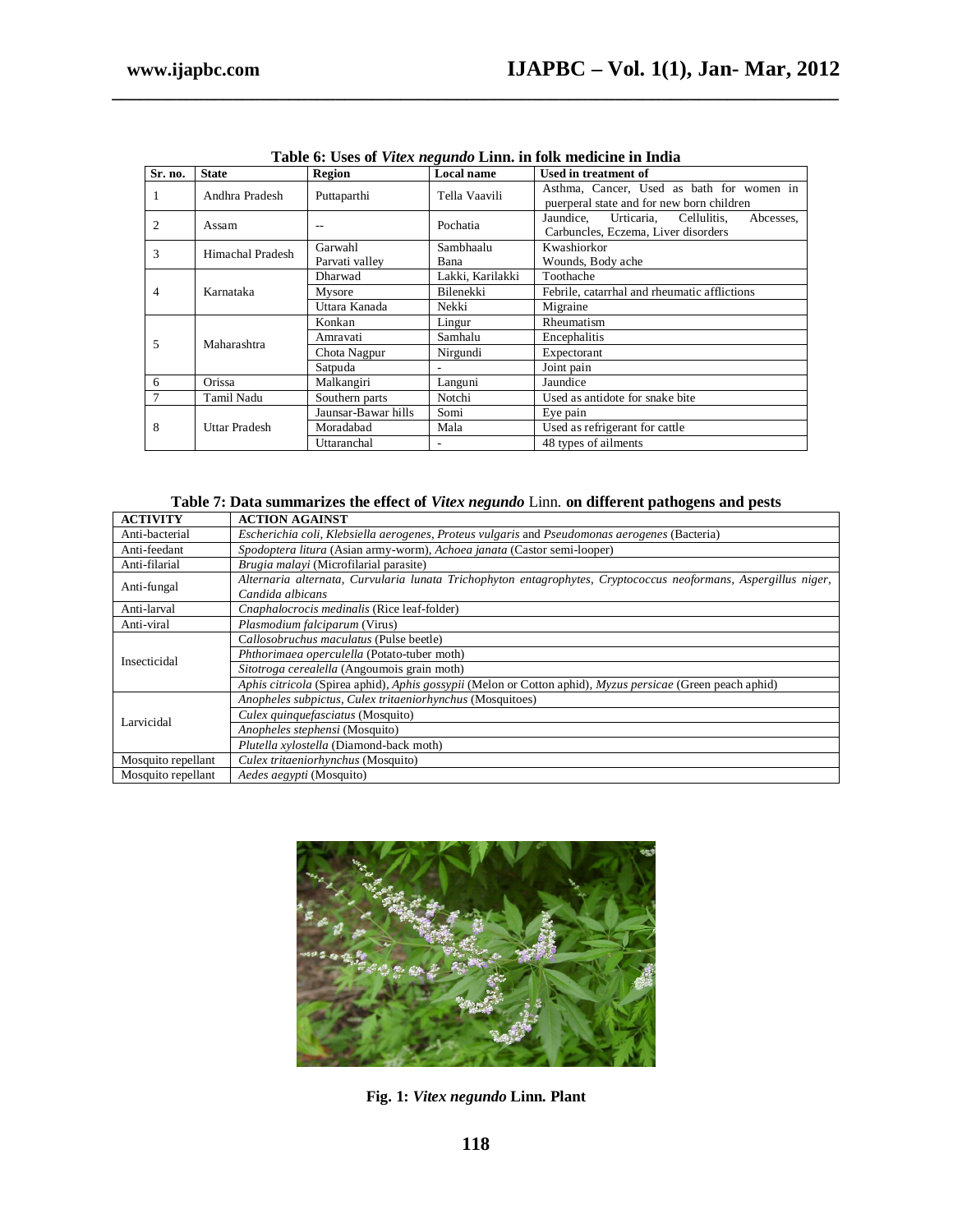# **www.ijapbc.com IJAPBC – Vol. 1(1), Jan- Mar, 2012**

**\_\_\_\_\_\_\_\_\_\_\_\_\_\_\_\_\_\_\_\_\_\_\_\_\_\_\_\_\_\_\_\_\_\_\_\_\_\_\_\_\_\_\_\_\_\_\_\_\_\_\_\_\_\_\_\_\_\_\_\_\_\_\_\_\_\_\_\_\_\_\_\_\_\_\_\_\_\_**

#### **CONCLUSION**

In recent year, ethnobotanical and traditional uses of naturally compound, especially plant origin receive much attention as they were well tested for their efficacy generally believed to be safer for human use. They obviously deserve scrutiny on modern scientific lines such as phytochemical investigation, biological evaluation on experimental animal models, toxicity studies, investigation of molecular mechanism of action of isolated phytoprinciples and their clinical trials. Thorough screening of the literature available on *Vitex negundo* Linn. depicted the fact that it is a popular remedy.

#### **ACKNOWLEDGEMENTS**

The authors are sincerely thanks to the Principal and Vice-principal of Appasaheb Birnale College of Pharmacy, Sangli for providing all the facilities to carry out the study.

#### **REFERENCES**

- 1. http://www.ayurvedaconsultants.com/herb\_c onsult.aspx?commonName=NIRGUNDI accessed on Nov 2010.
- 2. Bansod MS, Harle UN, Vitex negundo L: Phytochemical constituents, traditional uses and pharmacological properties: Comprehensive review. Pharmacologyonline Newsletter. 2009; 1: 286-302.
- 3. Mahalakshmi R, Rajesh P, Ramesh N, Balsubramanian V, Kanan VR. Hepatoprotective activity on Vitex negundo Linn. (verbanaceae) by using wistar albino<br>rats in ibuprofen induced model. rats in ibuprofen induced model. International journal of pharmacology. 2010; 1-6.
- 4. Kirtikar KR, Basu BD, Indian Medicinal plants. Dehradun Publishers Ltd, India1994; 1: 830-832.
- 5. Khare CP, Encyclopedia of India Medicinal plants. Spinger Verlange Berline Heidelberge New York, 2004; 474-476.
- 6. The Ayurvedic Pharmacopeia of India. Government of India Ministry of health and family welfare department of ISM & H. 2001; Part-I, Vol 3: 142-144.
- 7. http://www.planetayurveda.com/homeremedies.htm accessed on Aug 2008.
- 8. http://www.blissayurveda.com/pics/Vitexne gundo.jpg accessed on Oct 2009.
- 9. Sharma PC, Yelne MB, Dennis TJ, Database of Medicinal plants used in Ayurveda. New Delhi, CISR 2005, 450.
- 10. Singh V, Dayal R, Bartley JP, Volatile constituients of Vitex negundo leaves. Planta Med. 1999; 65: 580-582.
- 11. Mallavarapu GR, Ramesh S, Kaul PN, Bhattacharya AK, Rajehwara Rao B.R, Composition of essential oils the leaves of Vitex negundo. Planta Med. 1994; 60: 583- 584.
- 12. Dayal R, Singh VA, Comparative study of volatile constituent of Vitex negundo Leaves. J med Aromat Plant Sci. 2000; 22: 639-640.
- 13. Chowdhury B, Dutta U S, Pakrashi PK, Two isomeric flavonones from Vitex negundo Linn. Phytochemistry. 1984; 23:703.
- 14. Subramanian PM, Misra GS, Flavonoids of Vitex negundo, J. Nat. Products.1979, 42; 5: 540-542.
- 15. Vishwanathan AS, Basavaraju R, A review on Vitex negundo L. – A medicinally important plant. EJBS. 2010; 3 (1): 30-42.
- 16. Gautam LN, Shrestha SL, Wagle P, Tamrakar BM, Chemical constituents from Vitex negundo (linn.) of nepalese origin Scientific World. 2008; 6: 6.
- 17. Singh V, Dayal R, Bartley JP, Volatile Constituents of Vitex negundo Leaves. Planta Med. Letters. 1999; 65: 580-582.
- 18. Meena AK, Singh U, Yadav AK, Singh B, Rao MM, Pharmacological and Phytochemical Evidences for the Extracts from Plants of the Genus Vitex – A Review. International Journal of Pharmaceutical and Clinical Research. 2010; 2(1): 01-09.
- 19. Chaturvedi GN, Singh RH, Indian journal of Medical Research. 1965; 53: 71.
- 20. Hansal R, Leuckert C, Rimpler H, Schaaf KD, Phytochemistry.1965; 4: 19.
- 21. Sirait LM, Rimpler H, Experientia. 1962; 18: 72.
- 22. http://www.philippineherbalmedicine.org/la gundi.htm accessed on Sept 2010.
- 23. Chandramanu C, Rao D, Phytotherapy Research. 2003; 17(2): 129.
- 24. Tandon VR, Gupta RK, Vitex negundo Linn (VN) leaf extract as an adjuvant therapy to standard anti-inflammatory drugs. Indian J Med Res. 2006; 124(4): 447-50.
- 25. Gupta RK, Tandon VR, Antinociceptive activity of Vitex-negundo Linn leaf extract. Indian J Physiol Pharmacol. 2005; 49(2): 163-70.
- 26. Sathiamoorthy B, Gupta P, Kumar M, Chaturvedi A. K, Shukla PK, Maurya R. New antifungal flavonoid glycoside from